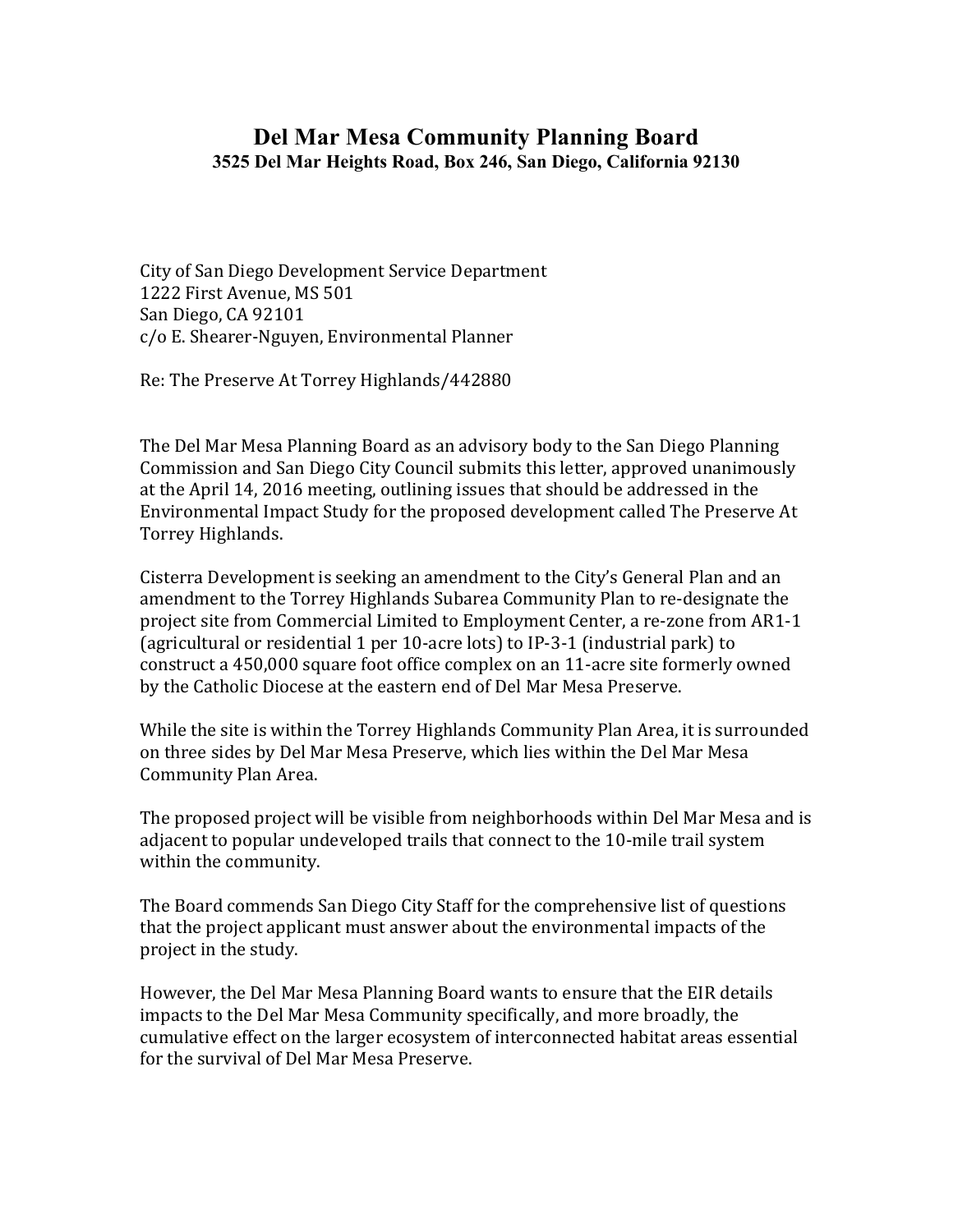And so in addition to the issues outlined in the city staff EIR Scoping Document, the Board asks that the applicant describe the following.

- 1. Effects on the community character of Del Mar Mesa neighborhoods, including:
	- a. Visual impacts to homeowners in neighborhoods The Preserve, Bougainvillea, Duck Pond, Alta Vista, and future homes on the east end of the community. These should be outlined and graphic representations of those views included
	- b. Effects of noise levels and night lighting during daily operation
	- c. Noise and air quality during construction, including effects of exporting 63,000 cubic yards of soil
- 2. Compatibility with the Del Mar Mesa/Carmel Mountain Preserves Resource Management Plan, approved by the Del Mar Mesa Planning Board and San Diego City Council, which took over a decade to enact representing a compromise agreement between various recreational user groups, environmentalists, and state, federal and local park agencies:
	- a. Show that the same criteria for vernal pool avoidance required of trail planners by wildlife and park agencies when mapping the Resource Management Plan will be followed.
	- b. Identify any trails defined by the Management Plan that will be disrupted or blocked.
	- c. Describe impacts to the special trail "Tunnel 1" through Deer Canyon.
- 3. Del Mar Mesa and Del Mar Mesa Preserve are home to popular public biking, hiking and equestrian trails. Recreation should be deemed a *significant* area to review:
	- a. Visual graphics that clearly show what the project will look like from view points along the trail systems memorialized in the Resource Management Plan
	- b. Description of any additional stress on the trails both inside Del Mar Mesa Preserve and on the connected 10-mile public trail system within the Del Mar Mesa community
	- c. Disruptions to the quiet enjoyment of Del Mar Mesa Preserve and Los Penasquitos Canyon, should be part of any community character assessment, including but not confined to, noise and visual effects, loss of wildlife, and elimination of sensitive plants, during construction and from daily operation
	- d. Identify funding for affected trail maintenance